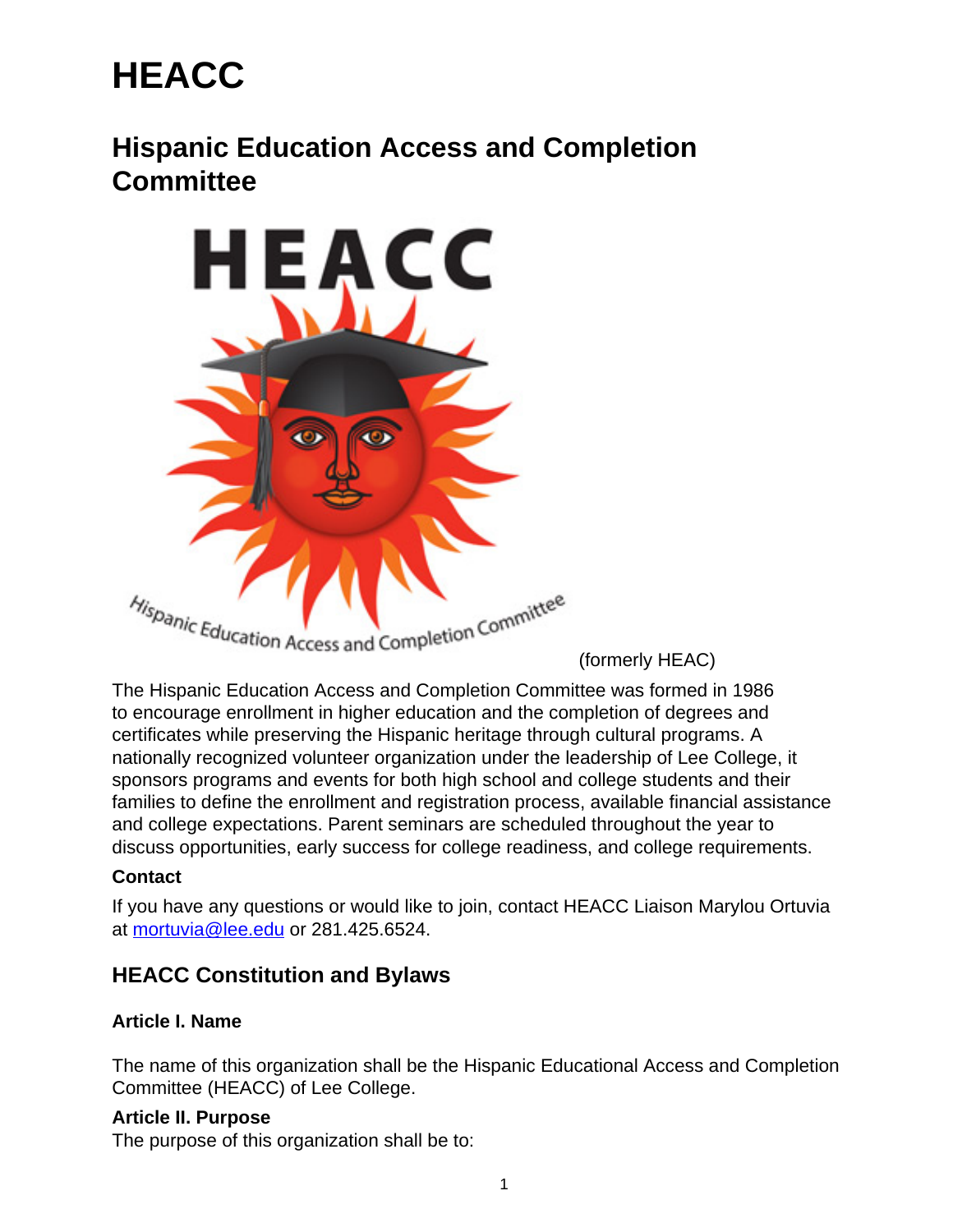- Encourage parent/family involvement in helping their children attain academic success.
- Increase community awareness on the value of an education.
- Promote educational, social, and cultural program in the Hispanic community.

# **Article III. Affiliation**

This organization shall operate according to the regulations/policies of Lee College.

#### **Article IV. Nondiscrimination**

This organization shall not discriminate on the basis of race, color, national origin, age, sexual orientation, or disability.

#### **Article V. Membership**

Section 1: This organization shall be open to all Lee College students and the community.

Section 2: Members of this organization shall be voluntary participants in the organization activities.

Section 3: Membership attendance will be kept by the organization secretary.

# **Article VI. Officers**

Section 1: The officers of this organization shall consist of:

- President
- Vice-President
- Secretary

Section 2: Qualifications: committed, responsible, accountable and enthusiastic people. Section 3: Term of officers: An officer shall serve a one year term beginning on June

1. Those officers that wish to keep their position for more than one term must be nominated by other members for re-election.

Section 4: Duties. the duties of the officers shall be as follows:

#### President:

- Shall be the chief executive officer of the organization.
- Shall preside over meetings and shall authorize organizational funds.
- Shall appoint committees as required, and shall fill by appointments vacancies, which may occur among the officers.
- Shall set the agenda for all regular and special meetings of the organization.
- Shall delegate responsibilities, and oversee all organizational activities.
- Shall keep an open mind in all matters of the organization.
- Shall take others comments and concerns into consideration.

#### Vice-President:

- Shall assume the duties of the president during his/her absence and shall succeed to that position in the event that it becomes vacant.
- Other duties as appointed by the president.
- Must co-chair the Planning Committee.

#### Secretary:

• Shall keep records of all meetings.